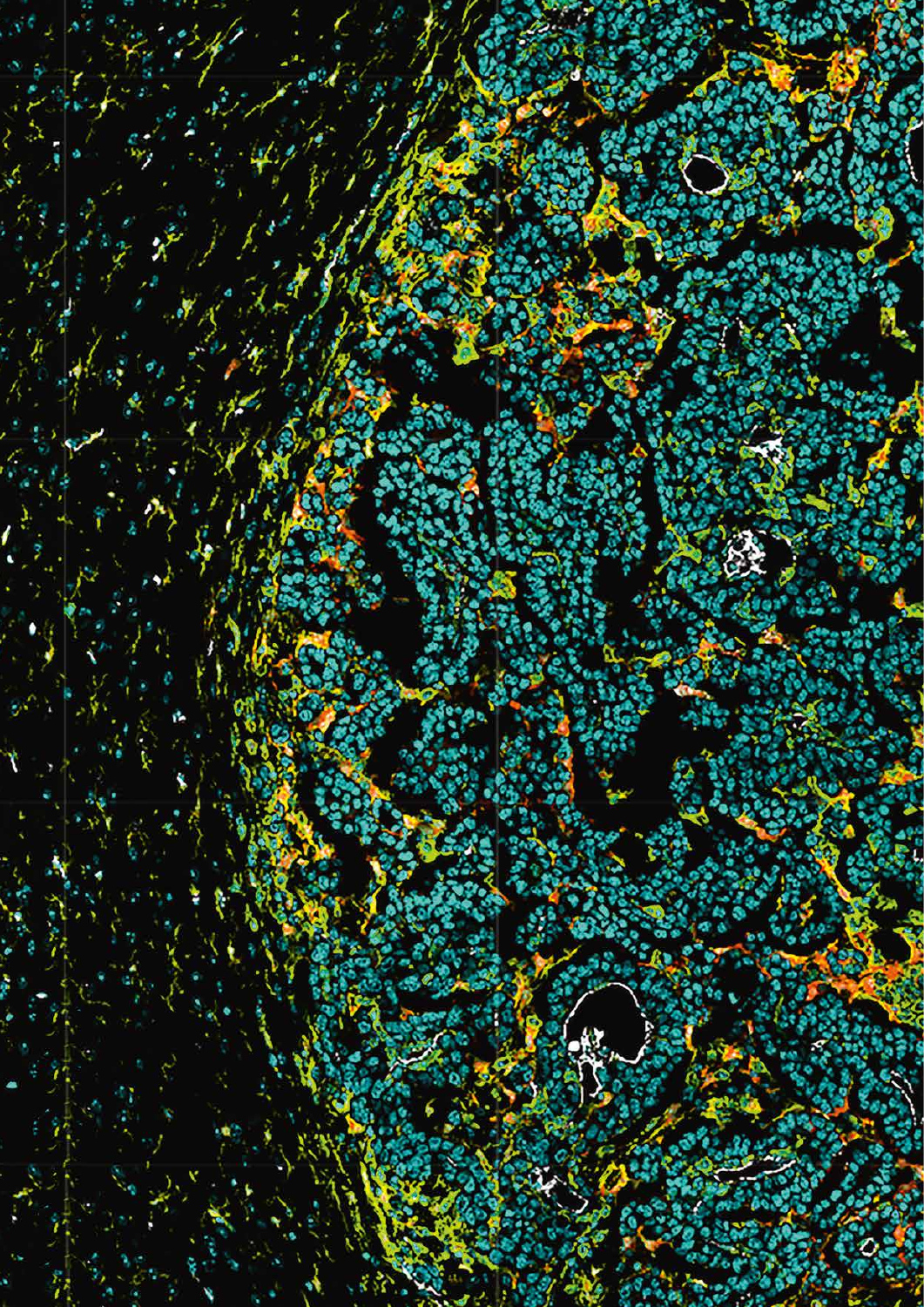# When cancer cells migrate

How metastases develop in the brain

#### *By Anja Störiko*

Although many types of cancer can be treated very successfully nowadays, fatal metastases often develop in the brain. How cancer cells manage to overcome the blood-brain barrier, survive in such a well-protected organ as the brain and continue to divide is something that Lisa Sevenich's research group at the Institute for Tumour Biology and Experimental Therapy, Georg-Speyer-Haus, is investigating.

sing tissue cultures from the brains of mice, the cancer research team in Frank-<br>furt monitors via video how cancer cells<br>minute into the brain a sell from the brain tissue. mice, the cancer research team in Frankmigrate into the brain: a cell from the brain tissue stretches further and further towards the blood vessel, literally snuggles up to the cancer cell washed up in the bloodstream and ultimately allows it to enter the brain tissue – through the normally more or less insurmountable bloodbrain barrier. Cancer cells, as the video shows, evidently manipulate brain cells across the blood-brain barrier for their own benefit.

Observations such as these allow far-reaching insights into how cancer spreads. "We're interested in this fascinating interaction between cancer cells and brain cells," explains Lisa Sevenich. Her research group has taken on a difficult topic: metastases.

Although it is often possible nowadays to combat tumours at the initial site through surgery, radiation or chemotherapy, in many cases cells have already broken away from the original (primary) tumour beforehand and travelled to other organs. This is why metastases, that is, secondary tumours in organs other than the primary site of the tumour, are meanwhile the most common cause of death among cancer patients. "In the past, patients died from the primary tumour or undetected metastases. Today, thanks to earlier diagnosis and better treatment, they survive – but all too many die from secondary brain tumours," says Sevenich. Until now, it has been difficult to treat brain tumours because surgery is risky, but also because insufficient research has been conducted on the cellular and molecular principles of how brain metastases develop.

Photo: Lisa Sevenich/Max Eder Junior Group, Georg-Speyer-Haus

Fder Junior

Sevenich/Max

Photo: Lisa

Group,

Georg-Speyer-Haus

### **Brain metastases are frequent, but research is scarce**

Metastases often develop in the brain above all in breast, skin and lung cancer – according to the German Cancer Society in 20 to 45 percent of patients. "When and why single cancer cells dislodge from the primary tumour is still not entirely clear," says Sevenich. As they spread through the body, the cancer cells are at the mercy of the immune system, which identifies and destroys most of them. Less than one percent of the cells that spread through the body via the bloodstream survive the immune system's attacks and manage to colonise elsewhere. However, scientific knowledge about this journey and the colonisation of metastatic cells is still in its infancy. There are cells that break away very early in the cancer process and colonise other organs, but often "hibernate" there – until one day they "wake up" and start reproducing: a dangerous development.

#### **Cancer cells penetrate the protected brain**

Lisa Sevenich and her team are exploring questions related to metastasis: "How does an organ, in our case the brain, react to the incoming cancer cells? And how must the cancer cells adapt in order to survive there?" After all, the brain is a very special and well-protected organ. Its blood vessels are more or less impermeable, and this is what shields it from the rest of the body. This blood-brain barrier restricts and regulates both the exchange of soluble factors as well as cell penetration, meaning that the brain is also shielded from the body's immune system. It has its own immune cells that protect it from lifethreatening inflammation with great effect.

Beautiful but dangerous: in a metastatic brain tumour, the cancer cells are densely packed together (cell nuclei: turquoise). The microglia (green and red), the brain's defence cells, cannot fight the tumour effectively.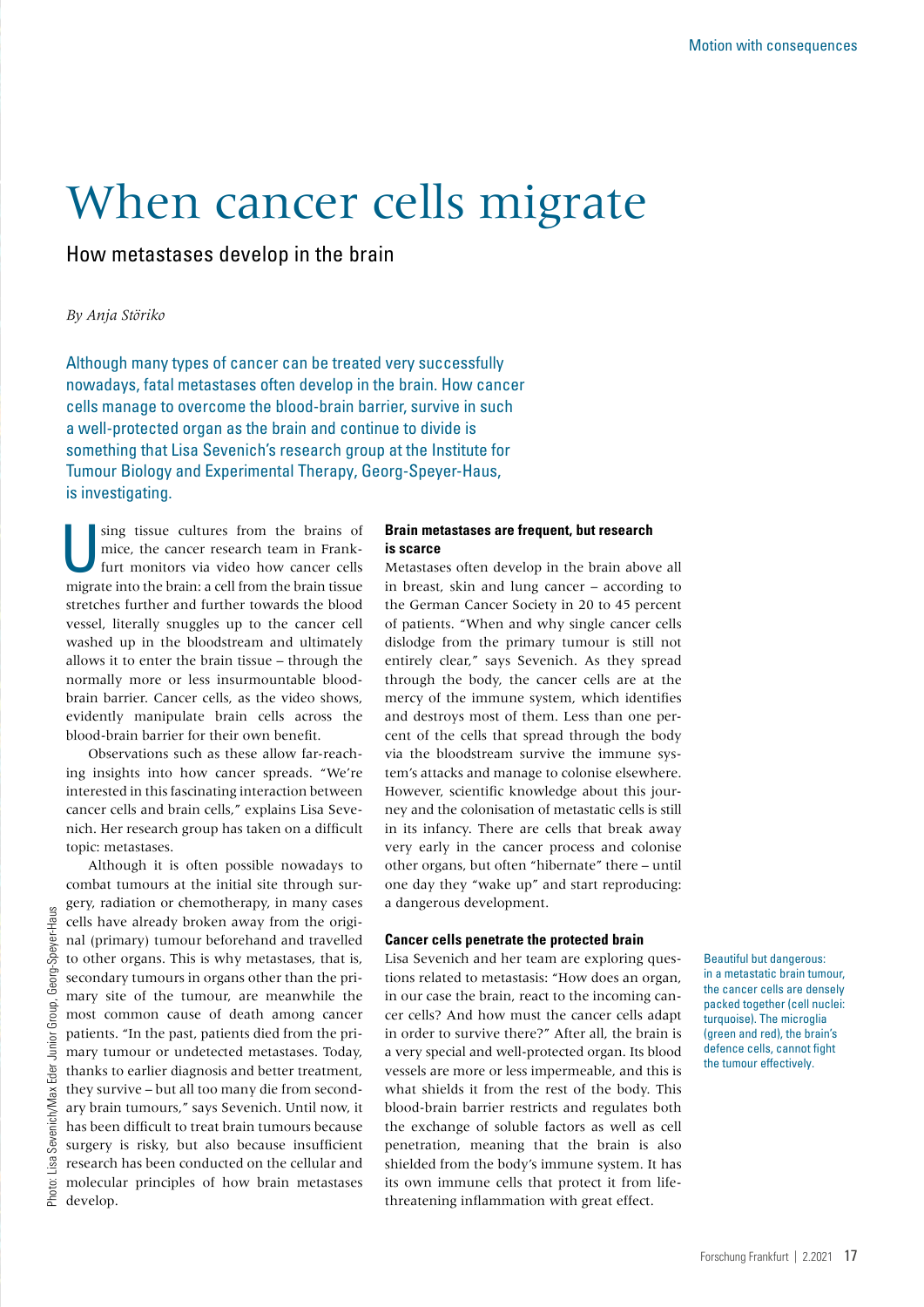

The protect sensitive neurons (N) from inflammation, the brain normally<br>suppresses immune reactions. Cancer cells that colonise the brain (BN<br>exploit this. Although the microglia (MG), the brain's immune cells,<br>recognise t o protect sensitive neurons (N) from inflammation, the brain normally suppresses immune reactions. Cancer cells that colonise the brain (BM) exploit this. Although the microglia (MG), the brain's immune cells, unable to efficiently fight off the very versatile cancer cells. They require the help of T cells, which have learned to attack cancer cells systematically. Cancer cells, however, use camouflage to resemble neurons. In this way, they can hide from the immune system and feed on the nutrients actually intended for the neurons. In addition, the cancer cells make it possible for other immune cells to enter the tumour and prevent the T-cells there from attacking it. Through the cancer cells' deception, misunderstandings between the T cells and the microglia arise – they launch processes designed to repair tissue, but the cancer cells disguised as neurons take advantage of this: they multiply.



## ABOUT LISA SEVENICH

**Lisa Sevenich**, 41, studied biology with a focus on immunology. After her doctoral degree in Freiburg, she discovered her fascination for brain metastases during her postdoctoral work in New York. Particularly important for her is the relevance of her research to the disease itself, with the goal of one day being able to contribute to a cure. In 2019, she was awarded the Beug Foundation's Prize for Metastasis Research for her work, which is funded by the Max Eder Junior Research Group Programme of German Cancer Aid.

**[sevenich@gsh.uni-frankfurt.de](mailto:sevenich@gsh.uni-frankfurt.de)**

Yet cancer cells manage to break through the blood-brain barrier – and even to manipulate the brain cells across this barrier, as described in the scenario above. This is because the cancer cells bring along certain protein-degrading enzymes and have specific tumour factors that make the brain, actually a closed system, mechanically permeable and reprogramme it with the help of soluble factors. Although immune cells from the blood can pursue the invading cancer cells, the cancer cells make sure that these immune cells remain inactive in the brain. "We've discovered that cancer cells literally block the body's defences and even use them for their own benefit," says Sevenich. The cancer cells switch off the brain's defence mechanisms and actively reprogramme the immune cells for their own reproduction.

#### **Like a gripping film**

First, Sevenich's team attempted to block the immune cells exploited by the tumour. But it proved very difficult to interrupt the interaction between cancer cells and normal cells. "In the process, we found everything you need for an exciting film script: disguise, hide-and-seek, misunderstandings!" she says. For example, tumours can disguise themselves as neurons and in this way confuse the brain's defence cells (see box). Recently, Sevenich's research team succeeded in luring more anti-tumour immune cells (T cells) into the tumour with the help of radiation therapy. At the same time, they inhibited a signal that usually blocks T cells, thus making them attack the tumour. Unfortunately, however, this only works for a limited period, meaning that the tumour still wins in the end. "It was frustrating to see that certain blockades work for a short time, but after a few days or weeks, the cancer cells are back in the director's chair – if anything more potently than before." The goal must therefore be to understand the entire chain of effects and only then intervene in a targeted way.

This is, however, not quite so easy: the group conducts most of its research on mouse models, combined with cell cultures (which, however, only ever allow the study of a single aspect). In both experiments, the cancer cells enter the mouse's bloodstream; a few colonise the brain. From there, the cancer cells can be isolated, grown in cell cultures and analysed. To obtain sufficient cancer cells that manage to enter the brain, this cycle is repeated so that the cancer cells accumulate there. In this way, the researchers can detect changes in cell, protein and effect patterns.

"We want to understand how the cancer cells 'train' their environment to serve their purpose – and sooner or later we want to succeed in blocking this process," Sevenich hopes.